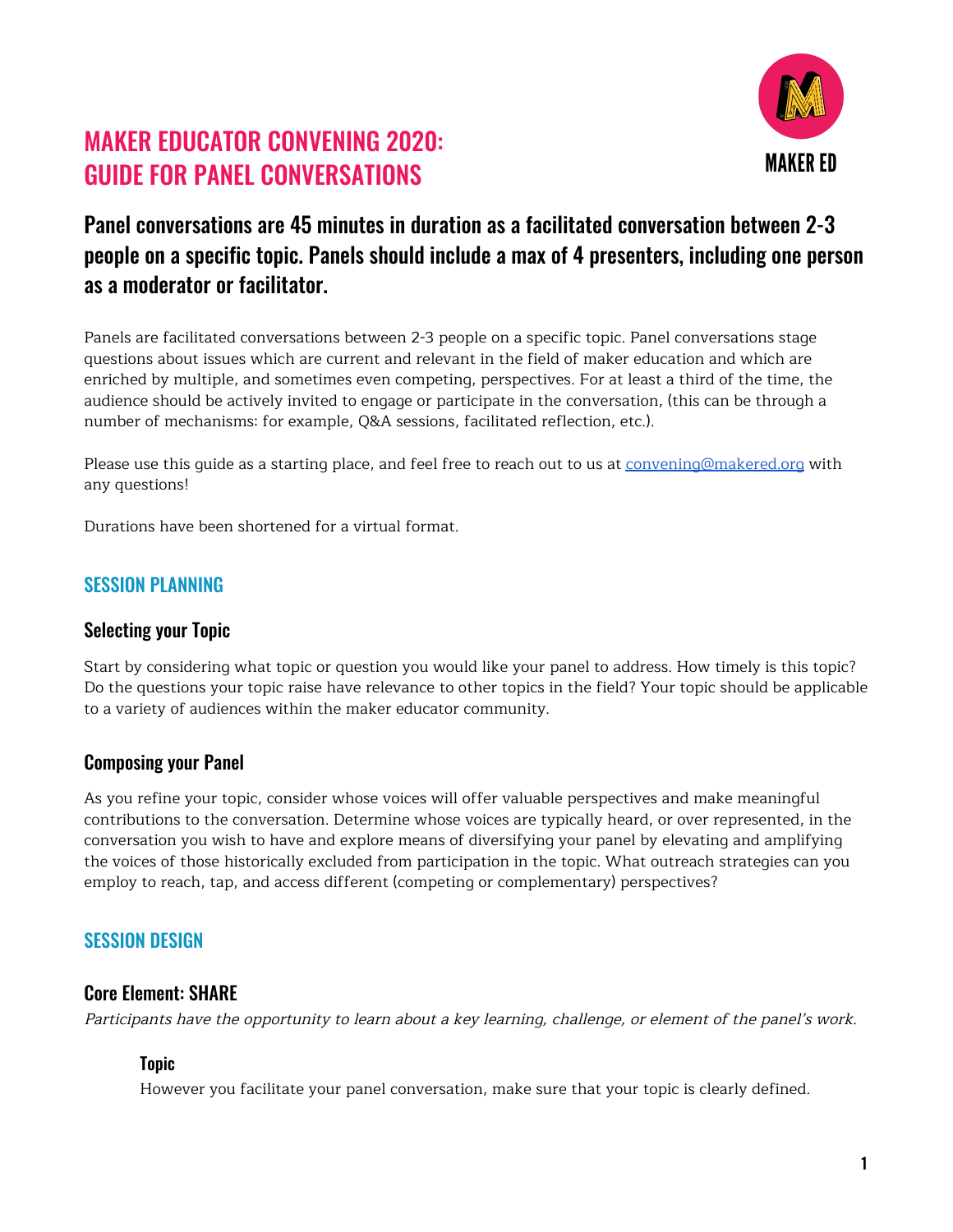#### Norms

Set norms with panel members in order to ensure equity of voice during the panel. It is good practice to create a signal that the facilitator and panel members can use when someone's time is up or to create space for another panel member's voice to be heard.

#### Present & Context Setting

The facilitator presents an overview of the topic and may introduce panel members. Often each member of the panel will introduce themselves and give a short (5 min) overview of their program and how it connects to the topic.

#### **Conversation**

The bulk of the panel time is spent in conversation. The conversation is built by panelists through co-creation of questions or areas of discussion in preparation for the panel and possibly through participatory processes with attendees (see below). Facilitation of the panel is based on the agreed upon norms.

In a virtual environment, be aware of your participants' attention spans. Try to mix up the format and media of your presentation, and consider transitioning between:

- "Talking head," where participants are seeing your face and watching you speak.
- Multiple presenters, where participants see multiple faces and listen/watch a more conversational or shared presentation, instead of one person speaking for an extended duration.
- Screen-share, where participants can see your screen. The screen could show a slideshow or slides, a demo, a webpage, photos or video, etc.
- Different camera views, where participants may be able to see -- via a document camera or other method -- your hands engaged with materials, your physical space, or other props.
- Opportunities for participant engagement, whether reflection, hands-on engagement, Q&A, sharing on a different platform or in a chat window, or others. See below for more elements.

## Core Element: REFLECT and/or APPLY

Participants understand, articulate, and make meaning out of their experience, discover the relevance of their experience to their own practice, and/or envision applying <sup>a</sup> new idea to their own learning environment.

#### Attendee Participation

How will you invite your audience into the conversation? Once key voices and questions have been aired, how can you engage the rest of the room?

• Timing – How do you offer ample time for the panel conversation and for participant synthesis, discussion, and application? We suggest spending at least ⅓ of the session interacting with participants.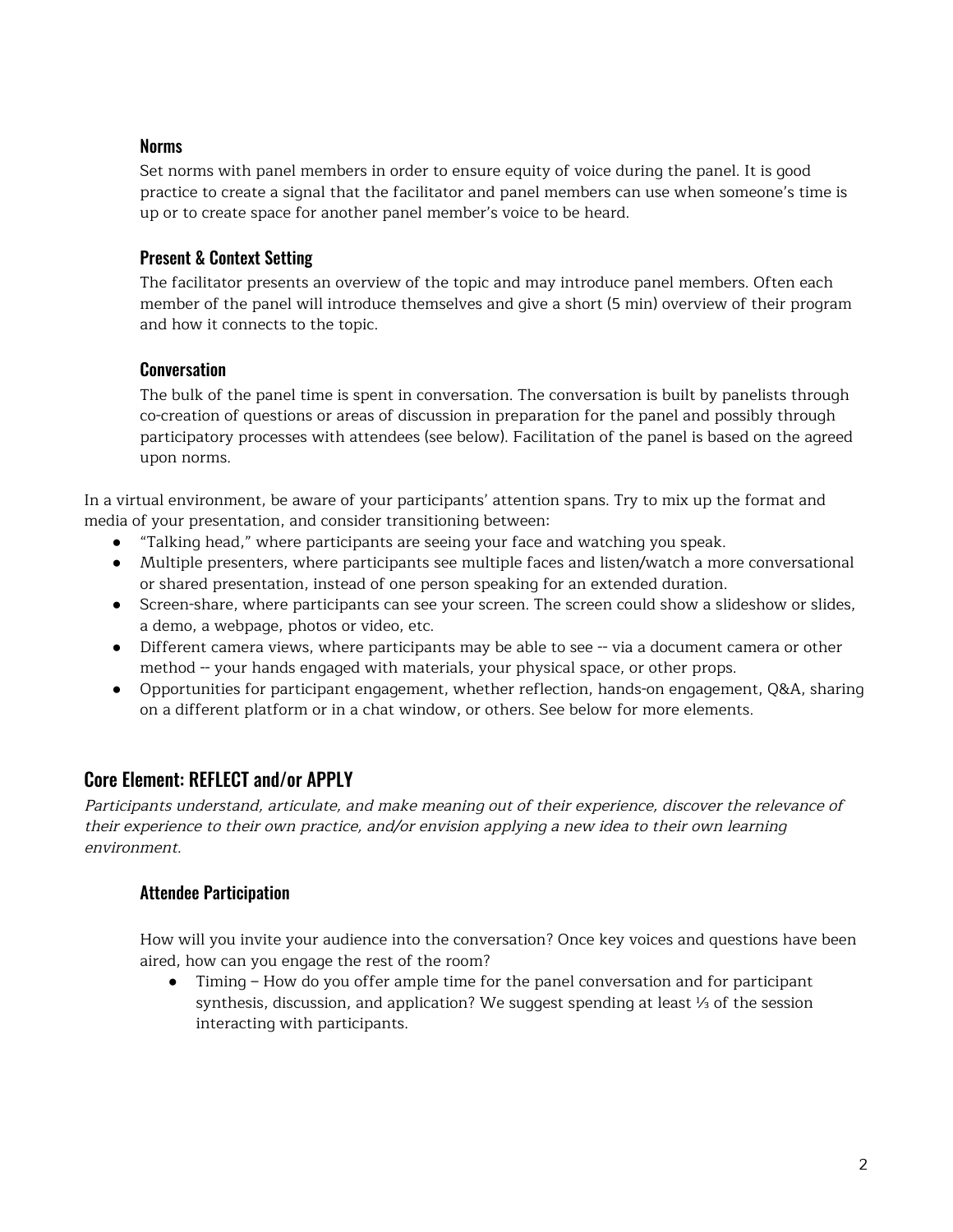#### Application

How will you invite the attendees to reflect on the topic and apply what they learned to their own context? What will they reflect on? Will the reflection focus on pure introspection, sharing their learning and/or applying their learning to their own context?

- How will you structure participant reflection & application? Will you ask a 1-2 questions, use a thinking routine, or leave space for open reflection?
- Will you give them time to reflect & apply individually, in small groups, in the whole group?
- How will you make their reflections & applications visible to the group?
- Will you display questions or create a handout?

See the resources section below for possible structures.

#### Core Element: INTRO & CLOSING

Participants feel welcome, understand what to expect from the session, and have an opportunity to synthesize the experience at the end.

- Intro How will you welcome and orient participants? What information do you need to share at the beginning? What information can wait until after participants have experienced parts of the session?
- Closing How will you support participants to synthesize learning and come back to the learning objectives?

## OPTIONAL ELEMENTS & OTHER DESIGN CONSIDERATIONS

There are other elements that you may be able to incorporate into your presentation.

- Document Participants record their process and make it visible. In a virtual environment, this could be a shared Google Doc, Google Slides, or other platform for sharing and collaboration.
- Share Attendees share with each other and/or facilitator shares experience with group to inspire others and connect with people and ideas.
- Apply Attendees discover the relevance of their experience to their own practice and/or envision what making can look like in their own learning environments.

## **FACILITATION**

How a panel conversation is facilitated is as important as the design of the session.

How do you plan to facilitate the session? How are you creating a space where participants are able to figure out key learnings for themselves, where participants are learning from each other, where community